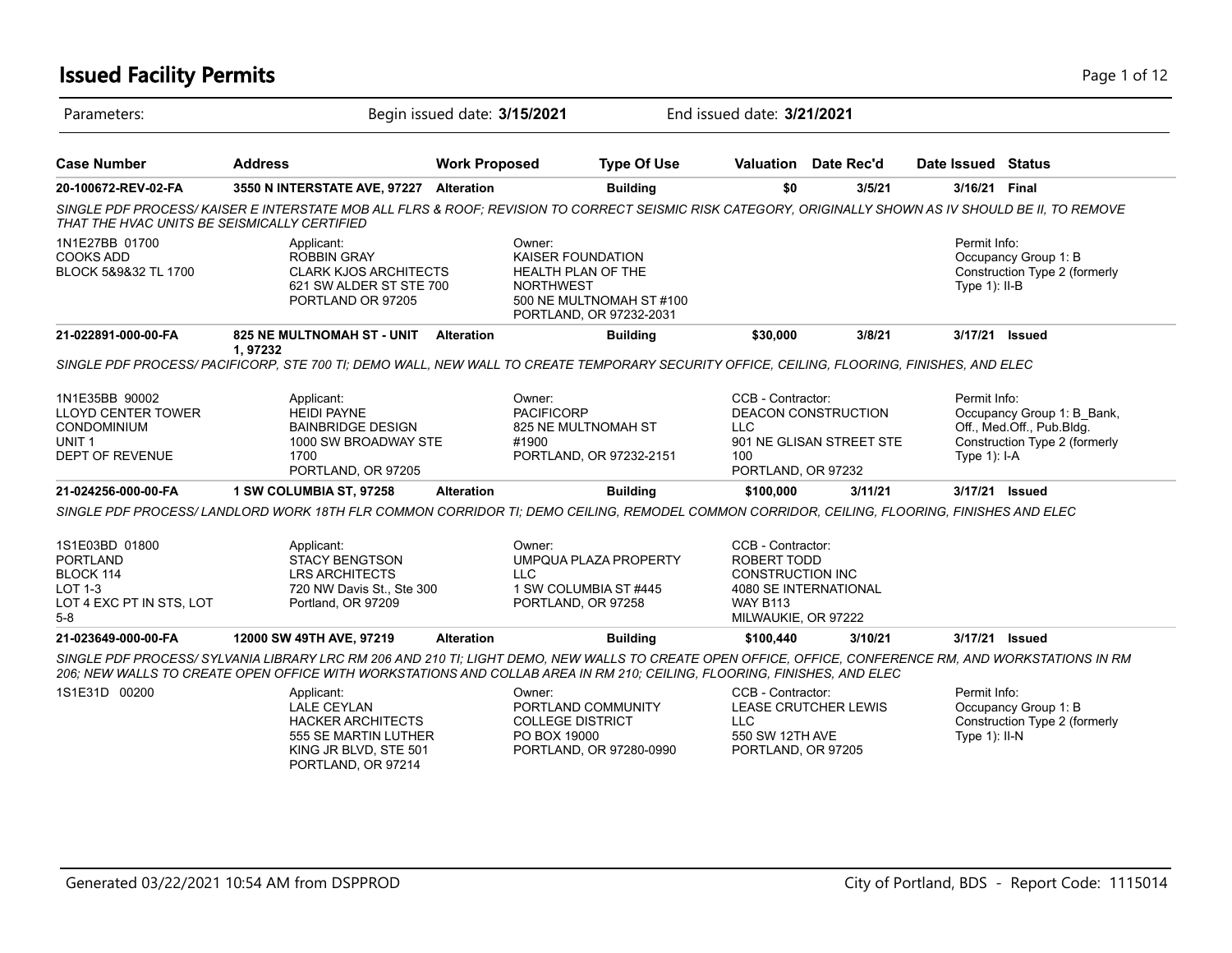## **Issued Facility Permits** Page 2 of 12

| <b>Case Number</b>                                                                                                                | <b>Address</b>                                                                                                                                   | <b>Work Proposed</b> | <b>Type Of Use</b>                                                                             |                                                                                                       | Valuation Date Rec'd                                                               | Date Issued Status                           |                                                              |
|-----------------------------------------------------------------------------------------------------------------------------------|--------------------------------------------------------------------------------------------------------------------------------------------------|----------------------|------------------------------------------------------------------------------------------------|-------------------------------------------------------------------------------------------------------|------------------------------------------------------------------------------------|----------------------------------------------|--------------------------------------------------------------|
| 21-024247-000-00-FA                                                                                                               | 1 SW COLUMBIA ST, 97258                                                                                                                          | <b>Alteration</b>    | <b>Building</b>                                                                                | \$100,000                                                                                             | 3/11/21                                                                            | 3/17/21                                      | Issued                                                       |
|                                                                                                                                   | SINGLE PDF PROCESS/ LANDLORD WORK 10TH FLR COMMON CORRIDOR TI; DEMO CEILING, REMODEL COMMON CORRIDOR, CEILING, FLOORING, FINISHES AND ELEC       |                      |                                                                                                |                                                                                                       |                                                                                    |                                              |                                                              |
| 1S1E03BD 01800<br><b>PORTLAND</b><br>BLOCK 114<br><b>LOT 1-3</b><br>LOT 4 EXC PT IN STS, LOT<br>$5-8$                             | Applicant:<br><b>STACY BENGTSON</b><br><b>LRS ARCHITECTS</b><br>720 NW Davis St., Ste 300<br>Portland, OR 97209                                  |                      | Owner:<br>UMPQUA PLAZA PROPERTY<br>LLC<br>1 SW COLUMBIA ST #445<br>PORTLAND, OR 97258          | CCB - Contractor:<br>ROBERT TODD<br><b>CONSTRUCTION INC</b><br><b>WAY B113</b><br>MILWAUKIE, OR 97222 | 4080 SE INTERNATIONAL                                                              |                                              |                                                              |
| 21-017904-000-00-FA                                                                                                               | 6936 N FATHOM ST, 97217                                                                                                                          | <b>Alteration</b>    | <b>Building</b>                                                                                | \$40,000                                                                                              | 2/24/21                                                                            | 3/17/21                                      | <b>Issued</b>                                                |
| <b>ELEC</b>                                                                                                                       | SINGLE PDF PROCESS/ DAIMLER WESTERN STAR NEW EQUIPMENT MEZZANINE; INSTALL NEW MEZZANINE FOR CONVEYOR/PRODUCTION EQUIPMENT CONTROLS, FINISHES AND |                      |                                                                                                |                                                                                                       |                                                                                    |                                              |                                                              |
| 1N1E17B 00200<br>SECTION 17 1N 1E<br>TL 200 24.90 ACRES<br><b>LAND &amp; IMPS SEE</b><br>R646162 (R941170881)<br>FOR MACH & EQUIP | Applicant:<br><b>CRAIG SHEARMIRE</b><br>15796 S BROADWALK<br>OREGON CITY, OR 97045                                                               |                      | Owner:<br>DAIMLER TRUCKS NORTH<br><b>AMERICA LLC</b><br>PO BOX 3820<br>PORTLAND, OR 97208-3820 | CCB - Contractor:<br>1196                                                                             | <b>BROCKAMP &amp; JAEGER INC</b><br>15796 S BOARDWALK ST<br>OREGON CITY, OR 97045- | Permit Info:<br>Hazard 2<br>Type $1$ ): II-B | Occupancy Group 1: H-2 High<br>Construction Type 2 (formerly |
| 21-020660-000-00-FA                                                                                                               | 900 SW 5TH AVE, 97204                                                                                                                            | <b>Alteration</b>    | <b>Building</b>                                                                                | \$50,000                                                                                              | 3/3/21                                                                             | 3/19/21                                      | <b>Issued</b>                                                |
|                                                                                                                                   | SINGLE PDF PROCESS/ UNION BANK WEST ELEVATION ATM: INSTALL NEW EXTERIOR ATM ON WEST ELEVATION, FINISHES AND ELEC                                 |                      |                                                                                                |                                                                                                       |                                                                                    |                                              |                                                              |
| 1S1E03BB 00200<br><b>PORTLAND</b><br>BLOCK <sub>59</sub><br><b>LOT 1-8</b>                                                        | Applicant:<br><b>MIKE COYLE</b><br><b>FASTER PERMITS</b><br>2000 SW 1ST AVE, STE 420<br>PORTLAND, OR 97201                                       |                      | Owner:<br>STANDARD INS CO<br>PO BOX 711<br>PORTLAND, OR 97204                                  | CCB - Contractor:<br><b>BRIAN SABOM</b><br><b>COMPANY</b><br>600<br>PORTLAND, OR 97205                | <b>TURNER CONSTRUCTION</b><br>1155 SW MORRISON ST STE                              | Permit Info:<br>Type $1$ : I-FR              | Occupancy Group 1: B<br>Construction Type 2 (formerly        |
|                                                                                                                                   |                                                                                                                                                  |                      |                                                                                                |                                                                                                       |                                                                                    |                                              |                                                              |

1S1E03BC 01800 PORTLAND BLOCK 148 TL 1800 Applicant: MELINA VACA AMERICAN HEATING 5035 SE 24TH AVE PORTLAND, OR 97202 Owner: SOF-XI WFP OWNER LLC 591 W PUTNAM AVE GREENWICH, CT 06830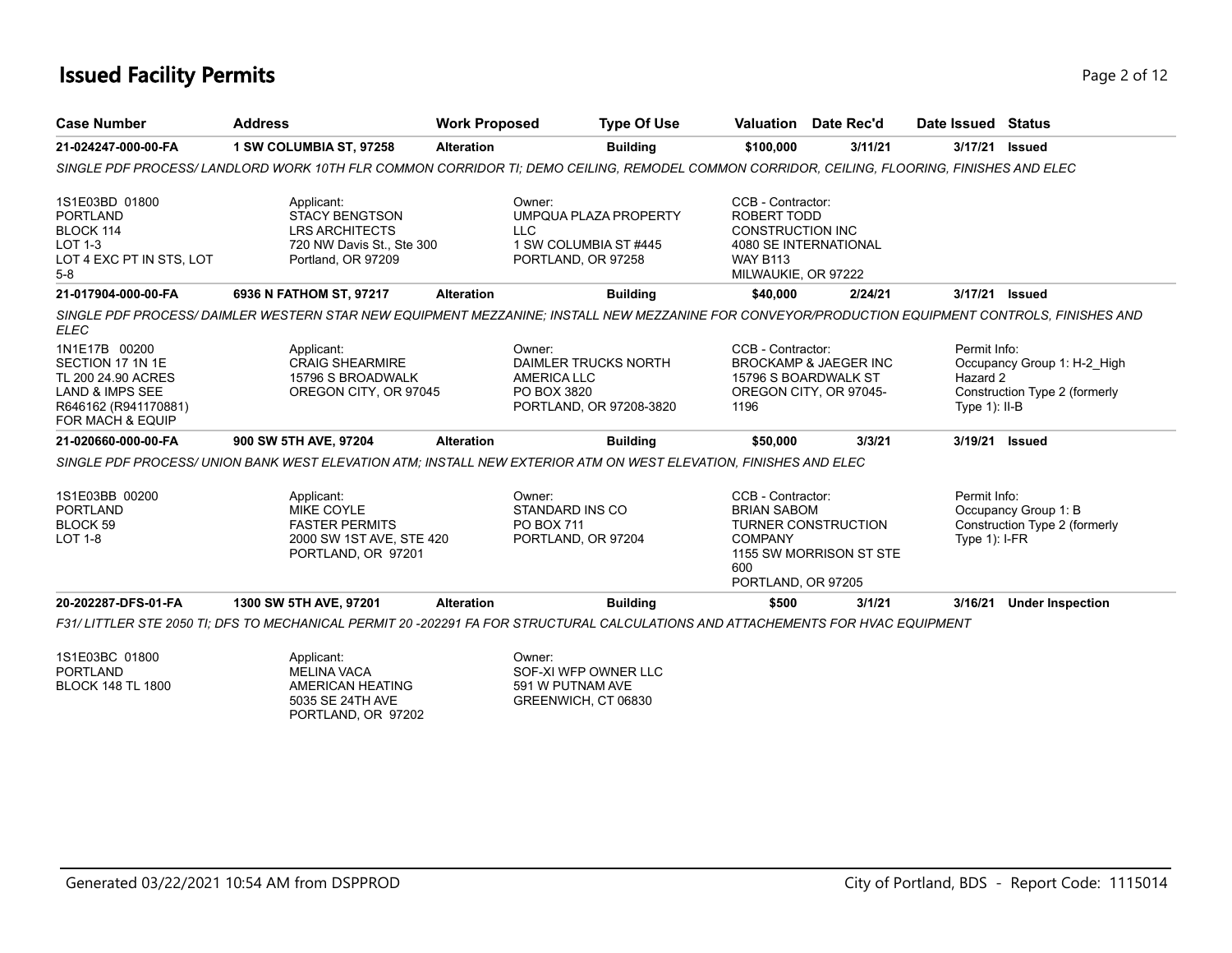## **Issued Facility Permits** Page 1 of 12

| <b>Case Number</b>                                                                                                           | <b>Address</b>                                                                                                                                                                                                                                          | <b>Work Proposed</b> | <b>Type Of Use</b>                                                                                  | Valuation Date Rec'd                                                                                                                                   |                         | Date Issued Status                         |                                                                                         |
|------------------------------------------------------------------------------------------------------------------------------|---------------------------------------------------------------------------------------------------------------------------------------------------------------------------------------------------------------------------------------------------------|----------------------|-----------------------------------------------------------------------------------------------------|--------------------------------------------------------------------------------------------------------------------------------------------------------|-------------------------|--------------------------------------------|-----------------------------------------------------------------------------------------|
| 21-024287-000-00-FA                                                                                                          | 1355 SE 10TH AVE, 97214                                                                                                                                                                                                                                 | <b>Alteration</b>    | <b>Building</b>                                                                                     | \$290,000                                                                                                                                              | 3/11/21                 | 3/17/21 <b>Issued</b>                      |                                                                                         |
| FLOORING, FINISHES, PLUMB AND ELEC                                                                                           | SINGLE PDF PROCESS/STEELHEAD SURGICAL 1ST FLR TI; NEW WALLS TO CREATE INVENTORY RMS, TRAINING/BREAK AREA, OFFICE, VESTIBULE, OPEN OFFICE AREA, CEILING,                                                                                                 |                      |                                                                                                     |                                                                                                                                                        |                         |                                            |                                                                                         |
| 1S1E02BD 06900<br>HAWTHORNE PK<br>BLOCK 210<br><b>LOT 1-8</b><br>LAND & IMPS SEE<br>R176870 (R366701631)<br>FOR MACH & EQUIP | Applicant:<br><b>EMMA SURVIS</b><br><b>MACKENZIE ARCHITECTS</b><br>1515 SE WATER AVE STE<br>100<br>PORTLAND OR 97214                                                                                                                                    |                      | Owner:<br>PREMIUM PROPERTY - CSNS<br><b>LLC</b><br>1015 NW 11TH AVE #243<br>PORTLAND, OR 97209-3496 | CCB - Contractor:<br>2019 NW WILSON ST<br>PORTLAND, OR 97209                                                                                           | R & H CONSTRUCTION CO   | Permit Info:<br>Mod.Hazard<br>Type 1): V-B | Occupancy Group 1: F-<br>1_Industrial Plant - Factory,<br>Construction Type 2 (formerly |
| 21-023638-000-00-FA                                                                                                          | 1410 NW JOHNSON ST, 97209                                                                                                                                                                                                                               | <b>Alteration</b>    | <b>Building</b>                                                                                     | \$47,000                                                                                                                                               | 3/10/21                 | 3/17/21 Issued                             |                                                                                         |
|                                                                                                                              | SINGLE PDF PROCESS/ LANDLORD WORK STE 201 2ND FLR; DEMO WALLS, NEW WALLS TO CREATE OFFICES, OPEN OFFICE AREA, CEILING, FLOORING, FINISHES AND ELEC                                                                                                      |                      |                                                                                                     |                                                                                                                                                        |                         |                                            |                                                                                         |
| 1N1E33AD 02000<br><b>COUCHS ADD</b><br>BLOCK 123<br>E 1/2 OF LOT 5&8                                                         | Applicant:<br><b>BEN HUFFORD</b><br><b>DESIGN DEPARTMENT</b><br><b>ARCHITECTURE</b><br>511 SW 5TH AVE<br>PORTLAND, OR 97205                                                                                                                             |                      | Owner:<br><b>ANTILLES HOLDINGS LLC</b><br>2801 SW PATTON LN<br>PORTLAND, OR 97201                   | CCB - Contractor:<br><b>GORDON CAUDLE</b><br><b>JOHNSON PROJECT</b><br><b>SOLUTIONS INC</b><br>919 SW TAYLOR STREET<br>SUITE 800<br>PORTLAND, OR 97205 |                         |                                            |                                                                                         |
| 19-253136-000-00-FA                                                                                                          | 50 SW JEFFERSON ST, 97201                                                                                                                                                                                                                               | <b>Alteration</b>    | <b>Building</b>                                                                                     | \$60,000                                                                                                                                               | 11/14/19                | 3/16/21                                    | <b>Issued</b>                                                                           |
|                                                                                                                              | F10/ GASTROMANIA TI STE 151; NEW TENANT FOR RESTAURANT WITH STORAGE, KITCHEN, DINING AREA, CEILING, FLOORING, FINISHES, PLUM AND ELEC                                                                                                                   |                      |                                                                                                     |                                                                                                                                                        |                         |                                            |                                                                                         |
| 1S1E03BD 01800                                                                                                               | Applicant:<br>DALE BARRON<br><b>BARRON BUILDERS</b><br>4183 NE 11TH WAY<br>GRESHAM, OR 97030                                                                                                                                                            |                      | Owner:<br>UMPQUA PLAZA PROPERTY<br><b>LLC</b><br>1 SW COLUMBIA ST #445<br>PORTLAND, OR 97258        | CCB - Contractor:<br><b>BARRON BUILDERS LLC</b><br>4183 NE 11TH WAY<br>GRESHAM, OR 97030                                                               |                         |                                            |                                                                                         |
| 21-026699-000-00-FA                                                                                                          | 1250 NW 9TH AVE, 97209                                                                                                                                                                                                                                  | <b>Alteration</b>    | <b>Electrical</b>                                                                                   | \$0                                                                                                                                                    | 3/18/21                 | 3/18/21 Issued                             |                                                                                         |
|                                                                                                                              | hvac control - BRAINIUM STUDIOS 6TH FL TI; NEW FIRST TIME TENANT - NEW WALLS TO CREATE CONFERENCE RMS, OFFICES, LOBBY, KITCHEN, STORAGE, PHONE NOOKS, SERVER<br>RM, RECORDING STUDIO, MOTHERS/WELLNESS RM, CEILING, FLOORING, FINISHES, PLUMB, AND ELEC |                      |                                                                                                     |                                                                                                                                                        |                         |                                            |                                                                                         |
| 1N1E34BB 01305<br><b>STATION PLACE</b><br>LOT 5                                                                              | Applicant:<br>AMERICAN HEATING INC<br>5035 SE 24TH<br>PORTLAND OR 97202-4765                                                                                                                                                                            |                      | Owner:<br><b>CSHV 9NORTH LLC</b><br>PO BOX 638<br>ADDISON, TX 75001-0638                            |                                                                                                                                                        |                         |                                            |                                                                                         |
| 21-026838-000-00-FA                                                                                                          | 1120 SW 3RD AVE - UNIT 1,                                                                                                                                                                                                                               | <b>Alteration</b>    | <b>Electrical</b>                                                                                   | \$0                                                                                                                                                    | 3/18/21                 | 3/18/21 Issued                             |                                                                                         |
|                                                                                                                              | 97204<br>ELEC - MULTCO JUSTICE CTR; UPS TEMP POWER (480V 200 AMP) FEEDER FROM 16TH FLOOR TO 9TH FLOOR (2ND) UPS                                                                                                                                         |                      |                                                                                                     |                                                                                                                                                        |                         |                                            |                                                                                         |
| 1S1E03BD 90001<br>THE JUSTICE CENTER<br>A CONDOMINIUM<br>LOT <sub>1</sub>                                                    | Applicant:<br><b>ELECTRICAL</b><br>CONSTRUCTION CO. (a dba<br>for EC COMPANY)<br>PO BOX 10286<br>PORTLAND OR 97296-0286                                                                                                                                 |                      | Owner:<br>MULTNOMAH COUNTY<br>401 N DIXON ST<br>PORTLAND, OR 97227                                  | CCB - Contractor:<br><b>EC COMPANY</b><br>PO BOX 10286                                                                                                 | PORTLAND, OR 97296-0286 | Permit Info:<br>Type $1$ : I-FR            | Occupancy Group 1: B<br>Construction Type 2 (formerly                                   |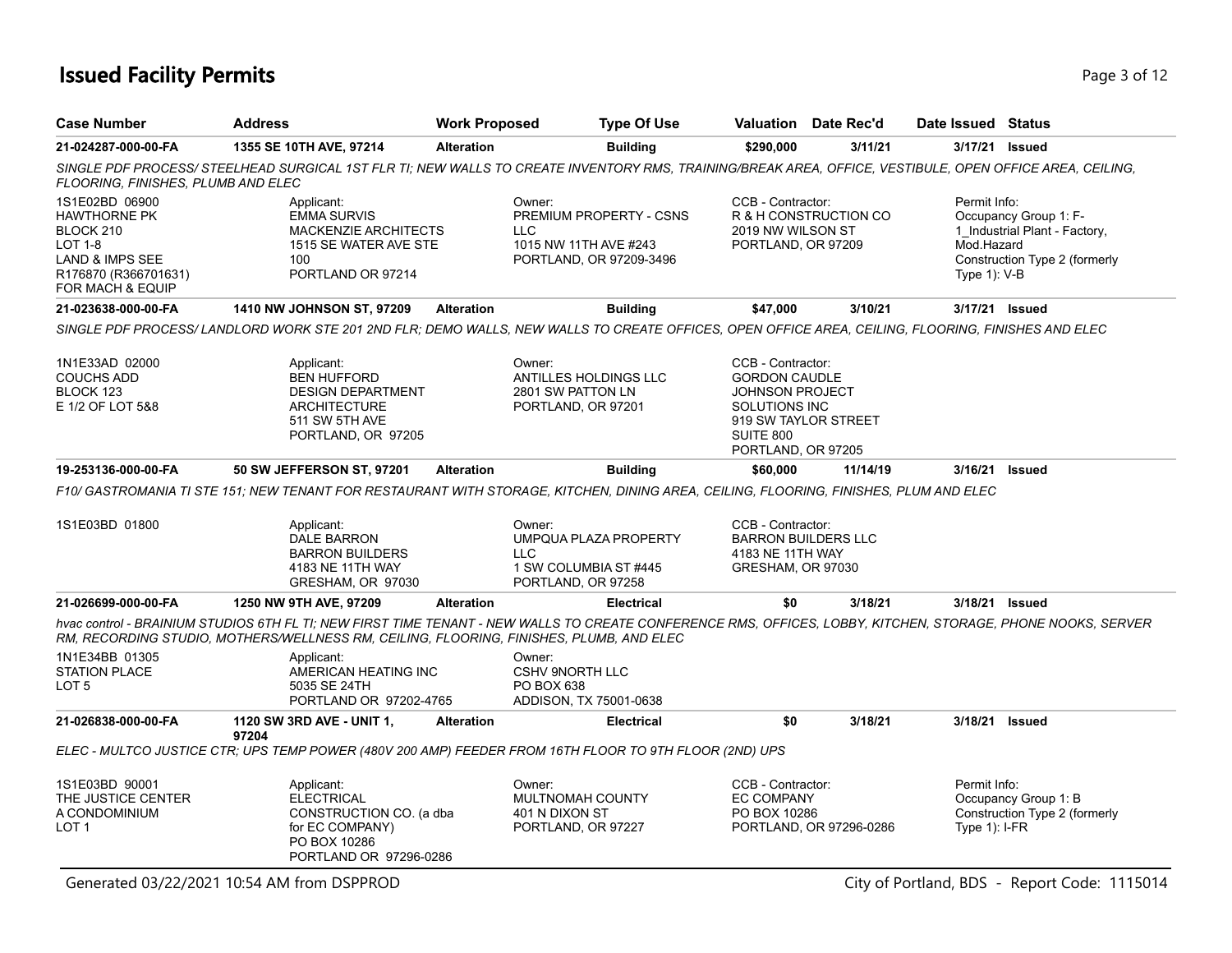## **Issued Facility Permits** Page 4 of 12

| <b>Case Number</b>                                                                                                     | <b>Address</b>                                                                                                                | <b>Work Proposed</b> |                                                                                                                                   | <b>Type Of Use</b> | Valuation Date Rec'd                                                                                           |         |        |                                              | Date Issued Status                                           |
|------------------------------------------------------------------------------------------------------------------------|-------------------------------------------------------------------------------------------------------------------------------|----------------------|-----------------------------------------------------------------------------------------------------------------------------------|--------------------|----------------------------------------------------------------------------------------------------------------|---------|--------|----------------------------------------------|--------------------------------------------------------------|
| 21-026696-000-00-FA                                                                                                    | 111 SW 5TH AVE, 97204                                                                                                         | <b>Alteration</b>    | <b>Electrical</b>                                                                                                                 |                    | \$0                                                                                                            | 3/18/21 |        | 3/18/21                                      | <b>Issued</b>                                                |
|                                                                                                                        | audio/video - T-29 New Relic Refresh/Furnish and install Low Voltage Cable. Demo existing cable. Install AV equipment         |                      |                                                                                                                                   |                    |                                                                                                                |         |        |                                              |                                                              |
| 1N1E34CD 80000<br>ONE ELEVEN TOWER<br><b>CONDOMINIUM</b><br><b>GENERAL COMMON</b><br><b>ELEMENTS</b>                   | Applicant:<br>NEWJEE LLC<br><b>PORTLAND</b><br>OR 97232<br><b>USA</b>                                                         |                      | Owner:<br><b>ASSOCIATION OF UNIT</b><br>OWNERS OF ONE ELEVEN<br><b>TOWER CONDO</b><br><b>111 SW 5TH AVE</b><br>PORTLAND, OR 97204 |                    | CCB - Contractor:<br><b>NEWJEE LLC</b><br>620 NE 19TH AVE<br>PORTLAND, OR 97232                                |         |        |                                              |                                                              |
| 21-024311-000-00-FA                                                                                                    | 1 SW COLUMBIA ST, 97258                                                                                                       | <b>Alteration</b>    | <b>Electrical</b>                                                                                                                 |                    | \$0                                                                                                            | 3/11/21 |        | 3/19/21                                      | <b>Issued</b>                                                |
|                                                                                                                        | power- LANDLORD WORK 18TH FLR COMMON CORRIDOR TI; DEMO CEILING, REMODEL COMMON CORRIDOR, CEILING, FLOORING, FINISHES AND ELEC |                      |                                                                                                                                   |                    |                                                                                                                |         |        |                                              |                                                              |
| 1S1E03BD 01800<br><b>PORTLAND</b><br>BLOCK 114<br>LOT 1-3<br>LOT 4 EXC PT IN STS, LOT<br>$5-8$                         | Applicant:<br><b>CHRISTENSON ELECTRIC</b><br><b>INC</b><br>17201 NE SACRAMENTO ST<br>PORTLAND OR 97230-5941                   |                      | Owner:<br>UMPQUA PLAZA PROPERTY<br><b>LLC</b><br>1 SW COLUMBIA ST #445<br>PORTLAND, OR 97258                                      |                    | CCB - Contractor:<br><b>CHRISTENSON ELECTRIC</b><br><b>INC</b><br>17201 NE SACRAMENTO ST<br>PORTLAND, OR 97230 |         |        |                                              |                                                              |
| 21-020091-000-00-FA                                                                                                    | 6936 N FATHOM ST, 97217                                                                                                       | <b>Alteration</b>    | <b>Electrical</b>                                                                                                                 |                    | \$0                                                                                                            |         | 3/2/21 |                                              | 3/17/21 Issued                                               |
|                                                                                                                        | power - DAIMLER WESTERN STAR FABRICATION AREA TI; FUR OUT EXISTING WALLS IN FABRICATION AREA, FINISHES AND ELEC               |                      |                                                                                                                                   |                    |                                                                                                                |         |        |                                              |                                                              |
| 1N1E17B 00200<br>SECTION 17 1N 1E<br>TL 200 24.90 ACRES<br>LAND & IMPS SEE<br>R646162 (R941170881)<br>FOR MACH & EQUIP | Applicant:<br><b>ATLAS ELECTRIC</b><br>CONTRACTORS INC<br>4403 SE ROETHE RD<br>MILWAUKIE OR 97267-5799                        |                      | Owner:<br>DAIMLER TRUCKS NORTH<br><b>AMERICA LLC</b><br>PO BOX 3820<br>PORTLAND, OR 97208-3820                                    |                    |                                                                                                                |         |        | Permit Info:<br>Hazard 2<br>Type $1$ ): II-B | Occupancy Group 1: H-2_High<br>Construction Type 2 (formerly |
| 21-023870-000-00-FA                                                                                                    | 905 NW 12TH AVE, 97209                                                                                                        | <b>Alteration</b>    | <b>Electrical</b>                                                                                                                 |                    | \$0                                                                                                            | 3/10/21 |        |                                              | 3/16/21 Issued                                               |
|                                                                                                                        | power- DAILY CAFE HVAC UPGRADE; REPLACE ROOF TOP CONDENSER UNITS, FAN-COILS, DIFFUSERS, GRILLES, AND ELEC                     |                      |                                                                                                                                   |                    |                                                                                                                |         |        |                                              |                                                              |
| 1N1E33AD 00100<br><b>COUCHS ADD</b><br>BLOCK 143<br>LOT 1-8                                                            | Applicant:<br>STEELE ELECTRIC LLC<br>7741 SW CIRRUS DR<br>BEAVERTON OR 97008                                                  |                      | Owner:<br>UNICO BOP RIVERTEC LLC<br>1215 4TH AVE #600<br>SEATTLE, WA 98161                                                        |                    | CCB - Contractor:<br>STEELE ELECTRIC LLC<br>7741 SW CIRRUS DRIVE<br>BEAVERTON, OR 97008                        |         |        |                                              |                                                              |
| 21-026145-000-00-FA                                                                                                    | 760 SW 9TH AVE, 97205                                                                                                         | <b>Alteration</b>    | <b>Electrical</b>                                                                                                                 |                    | \$0                                                                                                            | 3/17/21 |        | 3/17/21 Final                                |                                                              |
|                                                                                                                        | ELEC - data - ADD ACCESS POINT FOR COMMUNICATIONS                                                                             |                      |                                                                                                                                   |                    |                                                                                                                |         |        |                                              |                                                              |
| 1N1E34CC 09700                                                                                                         | Applicant:<br><b>CHRISTENSON ELECTRIC</b><br><b>INC</b><br>17201 NE SACRAMENTO ST<br>PORTLAND OR 97230-5941                   |                      | Owner:<br><b>WEST PARK AVENUE LLC</b><br>760 SW 9TH AVE #2250<br>PORTLAND, OR 97205-2584                                          |                    | CCB - Contractor:<br><b>CHRISTENSON ELECTRIC</b><br><b>INC</b><br>17201 NE SACRAMENTO ST<br>PORTLAND, OR 97230 |         |        |                                              |                                                              |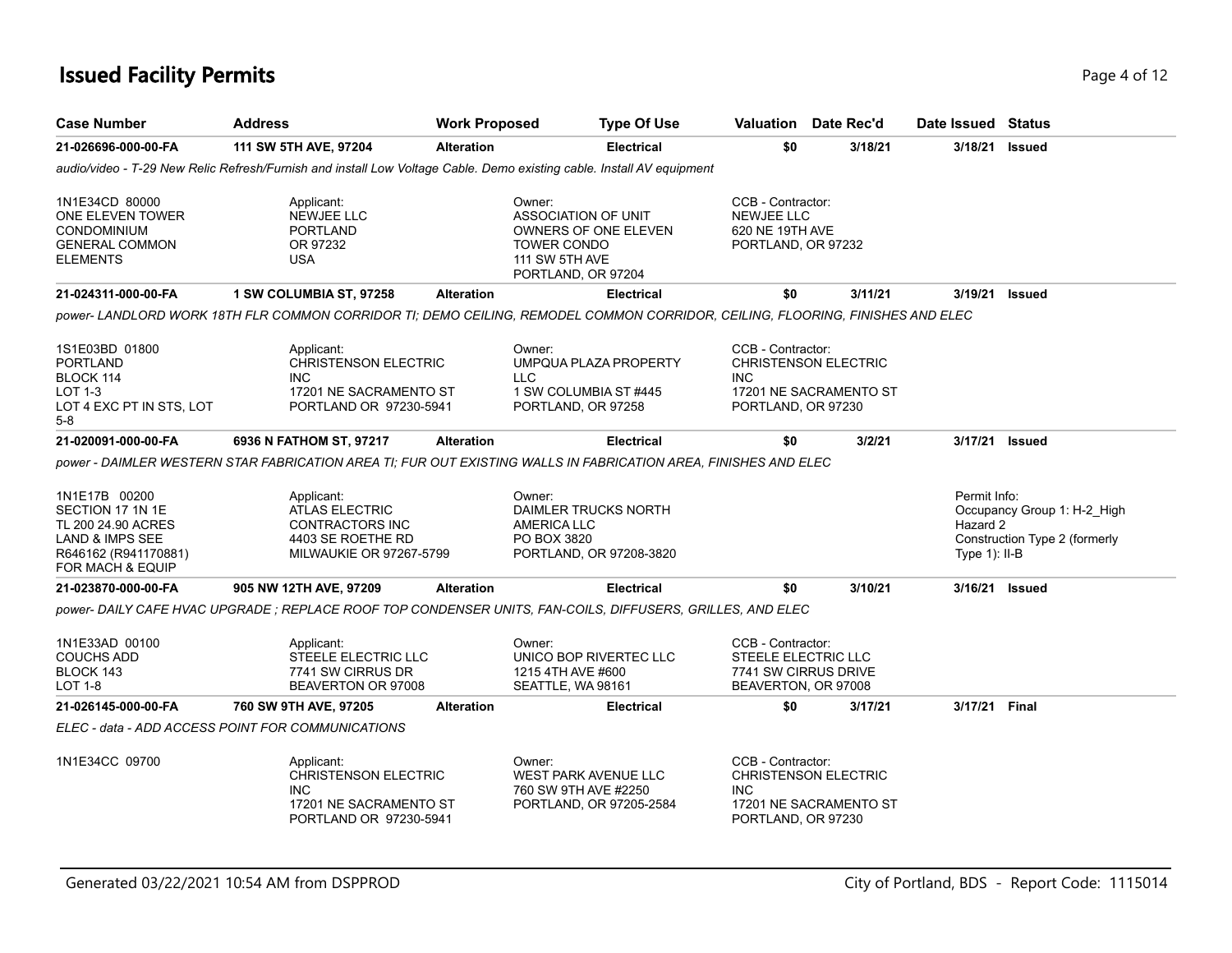## **Issued Facility Permits** Page 1 2 and 2 and 2 and 2 and 2 and 2 and 2 and 2 and 2 and 2 and 2 and 2 and 2 and 2 and 2 and 2 and 2 and 2 and 2 and 2 and 2 and 2 and 2 and 2 and 2 and 2 and 2 and 2 and 2 and 2 and 2 and 2 a

| <b>Case Number</b>                                                                                                                        | <b>Address</b>                                                                                                          | <b>Work Proposed</b> | <b>Type Of Use</b>                                                                                                                                                                                                                                                                                                                                                                                                  |                                                       | <b>Valuation</b> Date Rec'd                           | Date Issued Status              |                                                                                          |
|-------------------------------------------------------------------------------------------------------------------------------------------|-------------------------------------------------------------------------------------------------------------------------|----------------------|---------------------------------------------------------------------------------------------------------------------------------------------------------------------------------------------------------------------------------------------------------------------------------------------------------------------------------------------------------------------------------------------------------------------|-------------------------------------------------------|-------------------------------------------------------|---------------------------------|------------------------------------------------------------------------------------------|
| 21-026763-000-00-FA                                                                                                                       | 100 SW MAIN ST, 97204                                                                                                   | <b>Alteration</b>    | <b>Electrical</b>                                                                                                                                                                                                                                                                                                                                                                                                   | \$0                                                   | 3/18/21                                               |                                 | 3/18/21 Issued                                                                           |
| <b>FLOORING. FINISHES. PLUMB AND ELEC</b><br>1S1E03BD 00600<br><b>PORTLAND</b><br>BLOCK 10<br>LOT 1 EXC PT IN STS<br>LOT 2-8 EXC PT IN ST | Applicant:<br>HUNTER DAVISSON INC<br>1800 SE PERSHING ST.<br>PORTLAND OR 97202-2338                                     |                      | hvac control - VBA 2ND & 3RD FL TI; DEMO WALLS, NEW WALLS TO CREATE 2ND FLR - OFFICES, OPEN OFFICES, CONFERENCE RMS, BREAK RM, STORAGE, MAIL RM, PUBLICATIONS<br>& REPRODUCTION, REST RM, HEALTH RM; 3RD FLR-OFFICES, OPEN OFFICES, CONFERENCE RMS, BREAK RM, STORAGE, REST RM, HEALTH RM, IDF, COMPUTER RM; CEILING,<br>Owner:<br>AAT OREGON OFFICE I LLC<br>11455 EL CAMINO REAL #200<br>SAN DIEGO, CA 92130-2047 |                                                       |                                                       | Permit Info:<br>Type $1$ : I-B  | Occupancy Group 1: B_Bank,<br>Off., Med.Off., Pub.Bldg.<br>Construction Type 2 (formerly |
| 21-015674-000-00-FA                                                                                                                       | <b>1500 NE IRVING ST, 97232</b>                                                                                         | <b>Alteration</b>    | <b>Electrical</b>                                                                                                                                                                                                                                                                                                                                                                                                   | \$0                                                   | 2/18/21                                               |                                 | 3/15/21 Issued                                                                           |
|                                                                                                                                           | AREA, ADD BIKE PARKING IN BASEMENT, CEILING, FLOORING, FINISHES, PLUMB AND ELEC                                         |                      | power - DSV STE 575 5TH FLR TI; DEMO WALLS, NEW WALLS TO CREATE RECEPTION AREA, CONFERENCE RMS, SERVER RM, OFFICES, BREAKRM, PRIVACY RM, OPEN OFFICE                                                                                                                                                                                                                                                                |                                                       |                                                       |                                 |                                                                                          |
| 1N1E35AC 01200<br><b>HOLLADAYS ADD</b><br>BLOCK 167&168 TL 1200                                                                           | Applicant:<br>CAPITOL ELECTRIC CO INC<br>11401 NE MARX ST.<br>PORTLAND OR 97220-1041                                    |                      | Owner:<br><b>SCRE II EASTSIDE LP</b><br>1120 NW COUCH #500<br>PORTLAND, OR 97209                                                                                                                                                                                                                                                                                                                                    |                                                       |                                                       | Permit Info:<br>Type $1$ : II-B | Occupancy Group 1: B_Bank,<br>Off., Med.Off., Pub.Bldg.<br>Construction Type 2 (formerly |
| 21-026819-000-00-FA                                                                                                                       | 1120 SW 3RD AVE - UNIT 1,                                                                                               | <b>Alteration</b>    | <b>Electrical</b>                                                                                                                                                                                                                                                                                                                                                                                                   | \$0                                                   | 3/18/21                                               |                                 | 3/18/21 <b>Issued</b>                                                                    |
|                                                                                                                                           | 97204                                                                                                                   |                      | pwr - ELEC-JC 9TH FLOOR; PROVIDE (480v 250 amp) FEEDER FROM 16TH FLOOR TO 9th FLOOR EMERGENCY BUSS (TEMPORARY) SMCC 16.                                                                                                                                                                                                                                                                                             |                                                       |                                                       |                                 |                                                                                          |
| 1S1E03BD 90001<br>THE JUSTICE CENTER<br>A CONDOMINIUM<br>LOT 1                                                                            | Applicant:<br><b>ELECTRICAL</b><br>CONSTRUCTION CO. (a dba<br>for EC COMPANY)<br>PO BOX 10286<br>PORTLAND OR 97296-0286 |                      | Owner:<br>MULTNOMAH COUNTY<br>401 N DIXON ST<br>PORTLAND, OR 97227                                                                                                                                                                                                                                                                                                                                                  | CCB - Contractor:<br>EC COMPANY<br>PO BOX 10286       | PORTLAND, OR 97296-0286                               | Permit Info:<br>Type $1$ : I-FR | Occupancy Group 1: B<br>Construction Type 2 (formerly                                    |
| 21-025349-000-00-FA                                                                                                                       | 100 SW MAIN ST, 97204                                                                                                   | <b>Alteration</b>    | <b>Electrical</b>                                                                                                                                                                                                                                                                                                                                                                                                   | \$0                                                   | 3/15/21                                               |                                 | 3/15/21 Issued                                                                           |
| FLOORING, FINISHES, PLUMB AND ELEC                                                                                                        |                                                                                                                         |                      | access, cctv - VBA 2ND & 3RD FL TI; DEMO WALLS, NEW WALLS TO CREATE 2ND FLR - OFFICES, OPEN OFFICES, CONFERENCE RMS, BREAK RM, STORAGE, MAIL RM, PUBLICATIONS<br>& REPRODUCTION, REST RM, HEALTH RM; 3RD FLR-OFFICES, OPEN OFFICES, CONFERENCE RMS, BREAK RM, STORAGE, REST RM, HEALTH RM, IDF, COMPUTER RM; CEILING,                                                                                               |                                                       |                                                       |                                 |                                                                                          |
| 1S1E03BD 00600<br><b>PORTLAND</b><br>BLOCK 10<br>LOT 1 EXC PT IN STS<br>LOT 2-8 EXC PT IN ST                                              | Applicant:<br><b>COCHRAN INC</b><br>7550 SW TECH CENTER DR<br><b>STE 220</b><br>TIGARD OR 97223-8061                    |                      | Owner:<br>AAT OREGON OFFICE I LLC<br>11455 EL CAMINO REAL #200<br>SAN DIEGO, CA 92130-2047                                                                                                                                                                                                                                                                                                                          |                                                       |                                                       | Permit Info:<br>Type $1$ : I-B  | Occupancy Group 1: B Bank,<br>Off., Med.Off., Pub.Bldg.<br>Construction Type 2 (formerly |
| 21-024308-000-00-FA                                                                                                                       | 1 SW COLUMBIA ST, 97258                                                                                                 | <b>Alteration</b>    | <b>Electrical</b>                                                                                                                                                                                                                                                                                                                                                                                                   | \$0                                                   | 3/11/21                                               |                                 | 3/19/21 Issued                                                                           |
|                                                                                                                                           |                                                                                                                         |                      | power- LANDLORD WORK 10TH FLR COMMON CORRIDOR TI; DEMO CEILING, REMODEL COMMON CORRIDOR, CEILING, FLOORING, FINISHES AND ELEC                                                                                                                                                                                                                                                                                       |                                                       |                                                       |                                 |                                                                                          |
| 1S1E03BD 01800<br><b>PORTLAND</b><br>BLOCK 114<br><b>LOT 1-3</b><br>LOT 4 EXC PT IN STS, LOT<br>$5-8$                                     | Applicant:<br><b>CHRISTENSON ELECTRIC</b><br><b>INC</b><br>17201 NE SACRAMENTO ST<br>PORTLAND OR 97230-5941             |                      | Owner:<br>UMPQUA PLAZA PROPERTY<br><b>LLC</b><br>1 SW COLUMBIA ST #445<br>PORTLAND, OR 97258                                                                                                                                                                                                                                                                                                                        | CCB - Contractor:<br><b>INC</b><br>PORTLAND, OR 97230 | <b>CHRISTENSON ELECTRIC</b><br>17201 NE SACRAMENTO ST |                                 |                                                                                          |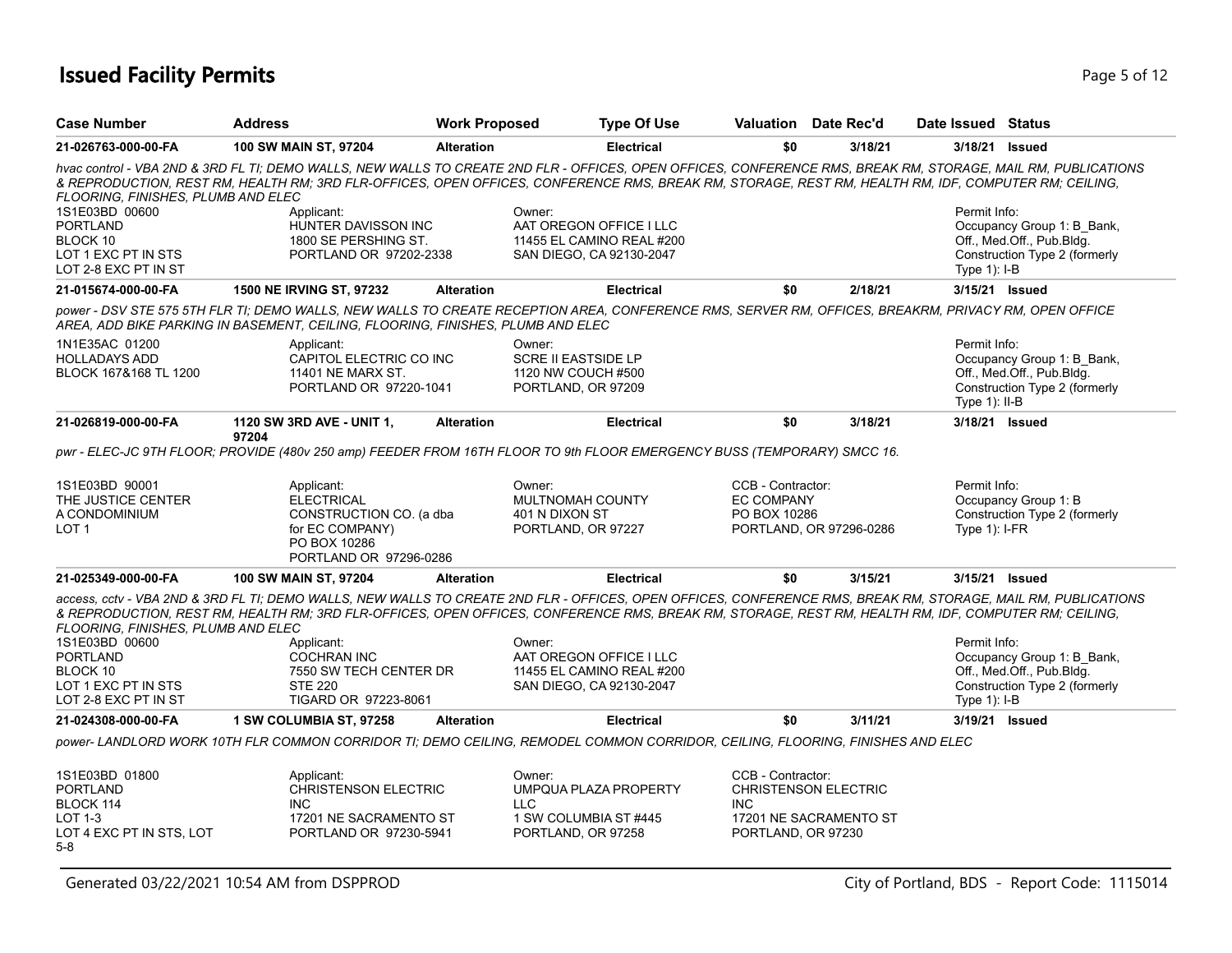## **Issued Facility Permits** Page 6 of 12

| <b>Case Number</b>                                                                            | <b>Address</b>                                                                                                                                                                                                       | <b>Work Proposed</b> | <b>Type Of Use</b>                                                                                                                                       |                                                                                       | Valuation Date Rec'd   | Date Issued Status               |                                                         |
|-----------------------------------------------------------------------------------------------|----------------------------------------------------------------------------------------------------------------------------------------------------------------------------------------------------------------------|----------------------|----------------------------------------------------------------------------------------------------------------------------------------------------------|---------------------------------------------------------------------------------------|------------------------|----------------------------------|---------------------------------------------------------|
| 21-026073-000-00-FA                                                                           | 12000 SW 49TH AVE, 97219                                                                                                                                                                                             | <b>Alteration</b>    | <b>Electrical</b>                                                                                                                                        | \$0                                                                                   | 3/17/21                |                                  | 3/17/21 Issued                                          |
|                                                                                               | voice/data, security, video - PCC HEALTH TECH BLDG MEDICAL IMAGING TI LVL 0; CREATE CLASSRM/LABS, OFFICE, STORAGE RMS, MECHANICAL RM, BATHRMS, STUDENT LOUNGE,<br>LOCKER AREA, CONFERENCE RM, XRAY RM, CEILING, ELEC |                      |                                                                                                                                                          |                                                                                       |                        |                                  |                                                         |
| 1S1E31D 00200                                                                                 | Applicant:<br><b>COCHRAN INC</b><br>7550 SW TECH CENTER DR<br><b>STE 220</b><br>TIGARD OR 97223-8061                                                                                                                 |                      | Owner:<br>PORTLAND COMMUNITY<br><b>COLLEGE DISTRICT</b><br>PO BOX 19000<br>PORTLAND, OR 97280-0990                                                       | CCB - Contractor:<br><b>COCHRAN INC</b><br>PO BOX 33524                               | SEATTLE, WA 98133-0524 | Permit Info:<br>Type $1$ : I-B   | Occupancy Group 1: B<br>Construction Type 2 (formerly   |
| 21-025556-000-00-FA                                                                           | 3181 SW SAM JACKSON PARK Alteration<br><b>RD - Bldg OHS, 97201</b>                                                                                                                                                   |                      | <b>Electrical</b>                                                                                                                                        | \$0                                                                                   | 3/16/21                |                                  | 3/16/21 Issued                                          |
|                                                                                               | OHSU (OHS) 3rd fl kitchen ice cream cooler cord drops / 1 new 50A 208V recep and 2 new 3 phase 60A 208V recep.                                                                                                       |                      |                                                                                                                                                          |                                                                                       |                        |                                  |                                                         |
| 1S1E09 00200                                                                                  | Applicant:<br>DYNALECTRIC COMPANY<br>2225 NW 20th Ave.<br>PORTLAND OR 97209                                                                                                                                          |                      | Owner:<br>OREGON STATE BOARD OF<br><b>HIGHER EDUCATION</b><br>3181 SW SAM JACKSON<br>PARK RD<br>PORTLAND, OR 97239-3011                                  | CCB - Contractor:<br><b>CELINE WILLIAMS</b><br>2225 NW 20TH AVE<br>PORTLAND, OR 97209 | DYNALECTRIC COMPANY    | Permit Info:<br>Type $1$ ): I-A  | Occupancy Group 1: I-2<br>Construction Type 2 (formerly |
| 21-025582-000-00-FA                                                                           | 10101 SE MAIN ST - Unit LL-1,<br>97216                                                                                                                                                                               | <b>Alteration</b>    | <b>Fire Alarms</b>                                                                                                                                       | \$1,775                                                                               | 3/16/21                | 3/16/21                          | <b>Issued</b>                                           |
| Relocate FA devices as shown and add 2 strobes                                                |                                                                                                                                                                                                                      |                      |                                                                                                                                                          |                                                                                       |                        |                                  |                                                         |
| 1S2E04A 90006<br>PORTLAND ADVENTIST<br><b>MEDICAL PLAZA</b><br><b>CONDOMINIUM</b><br>LOT LL-1 | Applicant:<br><b>SCOTT SULLIVAN</b><br>ADVANCED ALARM<br><b>SYSTEMS INC</b><br>12017 NE SUMNER ST<br>PORTLAND OR 97220                                                                                               |                      | Owner:<br>PORTLAND ADVENTIST<br><b>MEDICAL CENTER</b><br>PO BOX 619135<br>ROSEVILLE, CA 95661                                                            |                                                                                       |                        | Permit Info:<br>Type $1$ ): II-B | Occupancy Group 1: B<br>Construction Type 2 (formerly   |
| 21-026535-000-00-FA                                                                           | 13705 NE AIRPORT WAY, 97230                                                                                                                                                                                          | <b>Alteration</b>    | <b>Fire Alarms</b>                                                                                                                                       | \$1,715                                                                               | 3/18/21                | 3/18/21                          | <b>Issued</b>                                           |
| install radio for monitoring                                                                  |                                                                                                                                                                                                                      |                      |                                                                                                                                                          |                                                                                       |                        |                                  |                                                         |
| 1N2E14DC 03000<br>SECTION 14 1N 2E<br>TL 3000 6.15 ACRES                                      | Applicant:<br>KATIE HARBAUGH<br>PERFORMANCE SYSTEMS<br><b>INTEGRATED</b><br>7324 SW DURHAM RD<br>PORTLAND, OR 97224                                                                                                  |                      | Owner:<br>KAISER FOUNDATION<br><b>HEALTH PLAN OF THE</b><br><b>NORTHWEST</b><br>500 NE MULTNOMAH ST #100<br>KPB <sub>11</sub><br>PORTLAND, OR 97232-2031 |                                                                                       |                        |                                  |                                                         |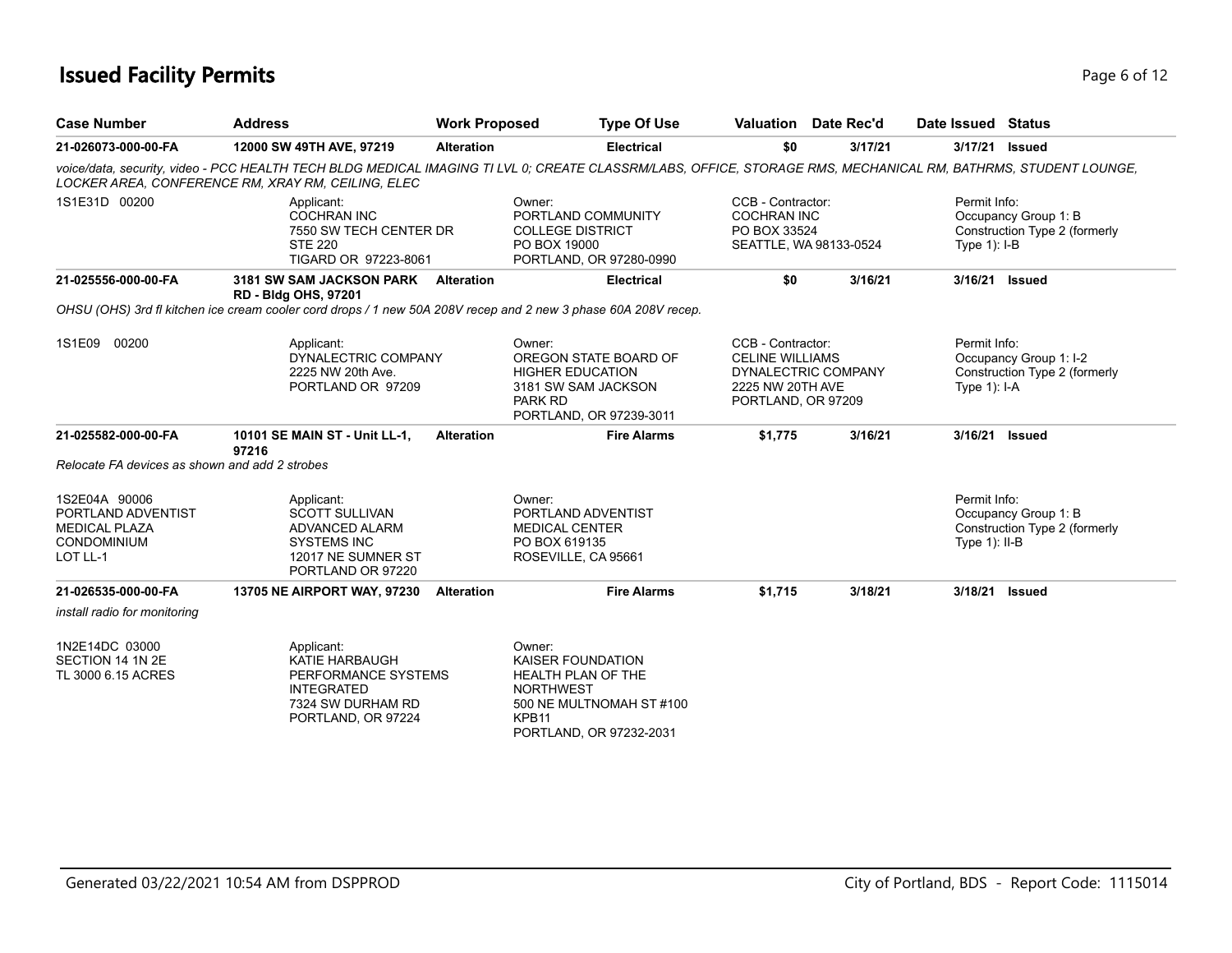## **Issued Facility Permits** Page 7 of 12

| <b>Case Number</b>                                                             | <b>Address</b>                                                                                                                | <b>Work Proposed</b> | <b>Type Of Use</b>                                                                                                                         | Valuation | Date Rec'd | Date Issued Status                |                                                                                          |
|--------------------------------------------------------------------------------|-------------------------------------------------------------------------------------------------------------------------------|----------------------|--------------------------------------------------------------------------------------------------------------------------------------------|-----------|------------|-----------------------------------|------------------------------------------------------------------------------------------|
| 21-025940-000-00-FA                                                            | 2850 NW NICOLAI ST, 97210                                                                                                     | <b>Alteration</b>    | <b>Fire Alarms</b>                                                                                                                         | \$1       | 3/16/21    | 3/18/21                           | Issued                                                                                   |
|                                                                                | <b>KAISER NICOLAI SERVICE CNTR - INSTALL RADIO FOR MONITORING</b>                                                             |                      |                                                                                                                                            |           |            |                                   |                                                                                          |
| 1N1E29D 00100<br>SECTION 29 1N 1E<br>TL 100 3.94 ACRES                         | Applicant:<br>KATIE HARBAUGH<br>PERFORMANCE SYSTEMS<br><b>INTEGRATED</b><br>7324 SW DURHAM RD<br>PORTLAND, OR 97224           |                      | Owner:<br><b>KAISER FOUNDATION</b><br>HEALTH PLAN OF THE<br><b>NORTHWEST</b><br>500 NE MULTNOMAH ST STE<br>100<br>PORTLAND, OR 97232-2031  |           |            | Permit Info:<br>Type $1$ ): III-B | Occupancy Group 1: B Bank,<br>Off., Med.Off., Pub.Bldg.<br>Construction Type 2 (formerly |
| 21-026512-000-00-FA                                                            | 3325 N INTERSTATE AVE, 97227 Alteration                                                                                       |                      | <b>Fire Alarms</b>                                                                                                                         | \$1,657   | 3/18/21    | 3/18/21 Issued                    |                                                                                          |
| install radio for monitoring                                                   |                                                                                                                               |                      |                                                                                                                                            |           |            |                                   |                                                                                          |
| 1N1E27BB 02400<br>COOKS 2ND ADD<br><b>BLOCK 2-4 TL 2400</b>                    |                                                                                                                               |                      | Owner:<br><b>KAISER FOUNDATION</b><br><b>HEALTH PLAN OF THE</b><br><b>NORTHWEST</b><br>500 NE MULTNOMAH ST #100<br>PORTLAND, OR 97232-2031 |           |            |                                   |                                                                                          |
| 21-025167-000-00-FA                                                            | 220 NW 2ND AVE, 97209                                                                                                         | <b>Alteration</b>    | <b>Fire Alarms</b>                                                                                                                         | \$1       | 3/15/21    | 3/16/21 Issued                    |                                                                                          |
|                                                                                | ALARM - INSTALL NEW ADA SYNCHRONIZED NOTIFICATION DEVICES ON THE 4TH FLOOR PER PLANS.                                         |                      |                                                                                                                                            |           |            |                                   |                                                                                          |
| 1N1E34CA 04500<br><b>COUCHS ADD</b><br><b>BLOCK 14</b><br>LOT 1-8 EXC PT IN ST | Applicant:<br><b>SHANE TERCEK</b><br><b>CAPITOL ELECTRIC</b><br><b>COMPANY INC</b><br>11401 NE MARX ST.<br>PORTLAND, OR 97220 |                      | Owner:<br>REEP 220 NW OWNER I LLC<br>1 FRONT ST #550<br>SAN FRANCISCO, CA 94111-<br>5344                                                   |           |            |                                   |                                                                                          |
| 21-025880-000-00-FA                                                            | 3600 N INTERSTATE AVE, 97227 Alteration                                                                                       |                      | <b>Fire Alarms</b>                                                                                                                         | \$1       | 3/16/21    | 3/18/21                           | <b>Issued</b>                                                                            |
|                                                                                | <b>KAISER CENTRAL INTERSTATE BLDG - INSTALL RADIO FOR MONITORING</b>                                                          |                      |                                                                                                                                            |           |            |                                   |                                                                                          |
| 1N1E22CC 13200<br><b>MULTNOMAH</b><br>BLOCK 31<br>LOT 1-16 TL 13200            | Applicant:<br>KATIE HARBAUGH<br>PERFORMANCE SYSTEMS<br><b>INTEGRATED</b><br>7324 SW DURHAM RD<br>PORTLAND, OR 97224           |                      | Owner:<br><b>KAISER FOUNDATION</b><br>HEALTH PLAN OF THE<br><b>NORTHWEST</b><br>500 NE MULTNOMAH ST #100<br>PORTLAND, OR 97232-2031        |           |            | Permit Info:<br>Type $1$ : I-A    | Occupancy Group 1: B<br>Construction Type 2 (formerly                                    |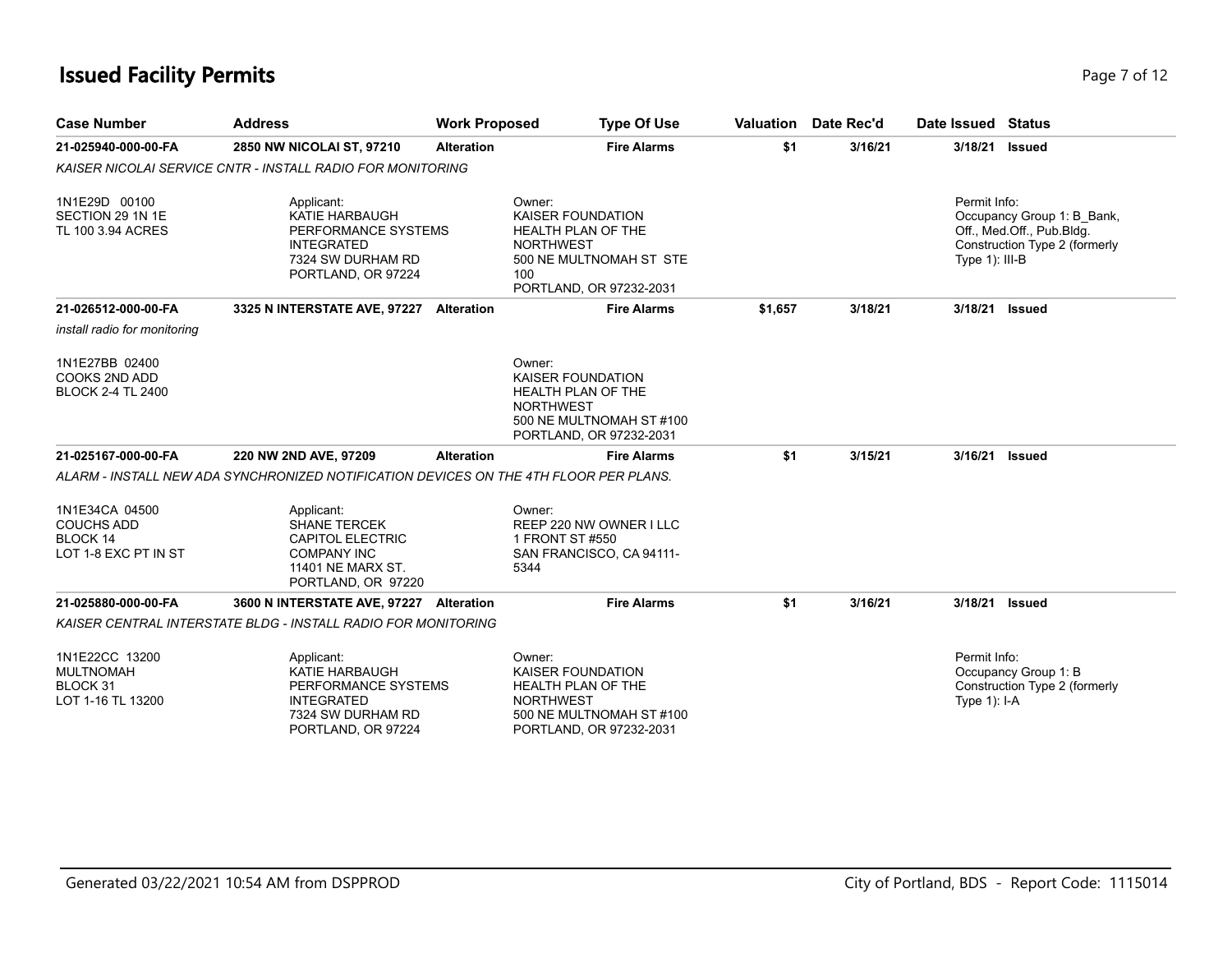## **Issued Facility Permits** Page 8 of 12

| <b>Case Number</b>                                                                                                | <b>Address</b>                                                                                                                  | <b>Work Proposed</b> | <b>Type Of Use</b>                                                                                                                        | Valuation | Date Rec'd | Date Issued                     | <b>Status</b>                                           |
|-------------------------------------------------------------------------------------------------------------------|---------------------------------------------------------------------------------------------------------------------------------|----------------------|-------------------------------------------------------------------------------------------------------------------------------------------|-----------|------------|---------------------------------|---------------------------------------------------------|
| 21-026545-000-00-FA                                                                                               | 5725 NE 138TH AVE, 97230                                                                                                        | <b>Alteration</b>    | <b>Fire Alarms</b>                                                                                                                        | \$1,772   | 3/18/21    | 3/18/21                         | <b>Issued</b>                                           |
| Install radio for monitoring                                                                                      |                                                                                                                                 |                      |                                                                                                                                           |           |            |                                 |                                                         |
| 1N2E14DC 02800<br><b>REYNOLDS MTN VIEW</b><br>PLAT <sub>2</sub><br>LOT 67&68 EXC PT IN ST &<br>S 43.52' OF LOT 69 | Applicant:<br><b>KATIE HARBAUGH</b><br>PERFORMANCE SYSTEMS<br><b>INTEGRATED</b><br>7324 SW DURHAM RD<br>PORTLAND, OR 97224      |                      | Owner:<br>KAISER FOUNDATION<br><b>HEALTH PLAN OF THE</b><br><b>NORTHWEST</b><br>500 NE MULTNOMAH ST STE<br>100<br>PORTLAND, OR 97232-2031 |           |            |                                 |                                                         |
| 21-026498-000-00-FA                                                                                               | 7000 NE AIRPORT WAY, 97218                                                                                                      | <b>Alteration</b>    | <b>Fire Alarms</b>                                                                                                                        | \$7,770   | 3/18/21    | 3/18/21                         | <b>Issued</b>                                           |
|                                                                                                                   | upgrade to fire alarm system. one heat detector, one smoke detector, one strobe, 2 speaker/strobes                              |                      |                                                                                                                                           |           |            |                                 |                                                         |
| 1N2E08B 00400<br>SECTION 08 1N 2E<br>TL 400 7.39 ACRES<br>SEE SUB ACCOUNT<br>R705697 (R                           | Applicant:<br><b>CJ VOLESKY</b><br><b>CONVERGINT</b><br><b>TECHNOLOGIES</b><br>7678 SW MOHAWK ST BLDG<br>K<br>TUALATIN OR 97062 |                      | Owner:<br>PORT OF PORTLAND<br>PO BOX 3529<br>PORTLAND, OR 97208-3529                                                                      |           |            | Permit Info:<br>Type $1$ ): I-A | Occupancy Group 1: A-3<br>Construction Type 2 (formerly |
| 21-018959-000-00-FA                                                                                               | 7000 NE AIRPORT WAY, 97218                                                                                                      | <b>Alteration</b>    | <b>Fire Sprinklers</b>                                                                                                                    | \$1       | 2/26/21    |                                 | 3/16/21 Under Inspection                                |
|                                                                                                                   |                                                                                                                                 |                      | TENDER LOVING EMPIRE CONCOURSE E - MODIFY EXISTING SPRINKLER COVERAGE FOR NEW TENANT IMPROVEMENT                                          |           |            |                                 |                                                         |
| 1N2E08B 00400<br>SECTION 08 1N 2E<br>TL 400 7.39 ACRES<br>SEE SUB ACCOUNT<br>R705697 (R                           | Applicant:<br><b>ALEX FORKER</b><br>MCKINSTRY CO LLC<br>16790 NE MASON ST<br>PORTLAND, OR 97230                                 |                      | Owner:<br>PORT OF PORTLAND<br>PO BOX 3529<br>PORTLAND, OR 97208-3529                                                                      |           |            | Permit Info:<br>Type $1$ : I-A  | Occupancy Group 1: A-2<br>Construction Type 2 (formerly |
| 21-026490-000-00-FA                                                                                               | 111 SW 5TH AVE, 97204                                                                                                           | <b>Alteration</b>    | <b>Fire Sprinklers</b>                                                                                                                    | \$55,000  | 3/18/21    | 3/18/21                         | <b>Issued</b>                                           |
|                                                                                                                   | Replacement of 3 existing DVCA Backflow devices with FPDA Devices                                                               |                      |                                                                                                                                           |           |            |                                 |                                                         |
| 1N1E34CD 80000<br>ONE ELEVEN TOWER<br><b>CONDOMINIUM</b><br><b>GENERAL COMMON</b><br><b>ELEMENTS</b>              | Applicant:<br><b>ALEX FORKER</b><br>MCKINSTRY CO LLC<br>16790 NE MASON ST<br>PORTLAND, OR 97230                                 |                      | Owner:<br><b>ASSOCIATION OF UNIT</b><br>OWNERS OF ONE ELEVEN<br><b>TOWER CONDO</b><br>111 SW 5TH AVE<br>PORTLAND, OR 97204                |           |            |                                 |                                                         |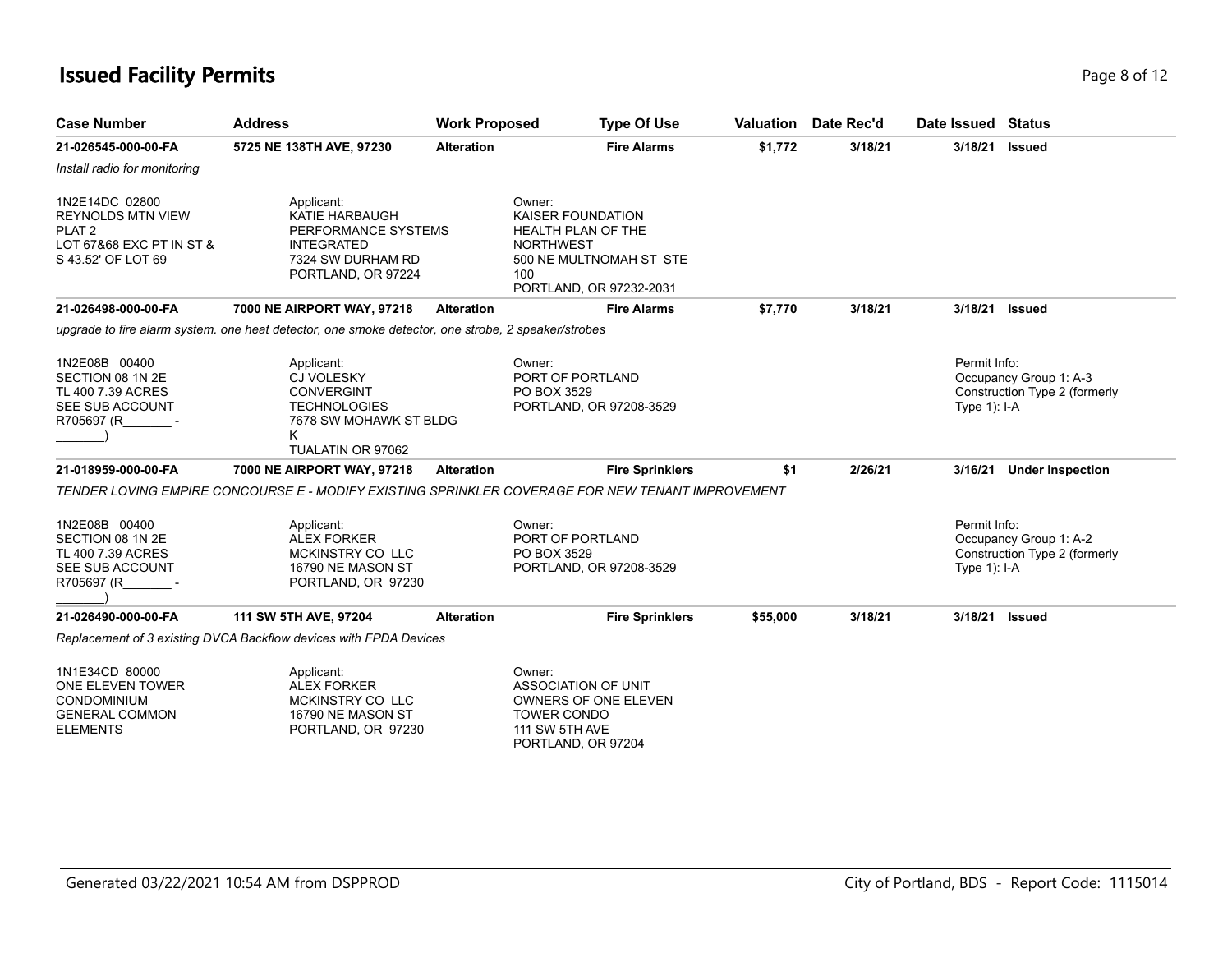## **Issued Facility Permits** Page 9 of 12

| <b>Case Number</b>                                                                        | <b>Address</b>                                                                                                                                                                                                                                                                                                                      | <b>Work Proposed</b> | <b>Type Of Use</b>                         | Valuation                                                           | Date Rec'd                      | Date Issued Status |                               |
|-------------------------------------------------------------------------------------------|-------------------------------------------------------------------------------------------------------------------------------------------------------------------------------------------------------------------------------------------------------------------------------------------------------------------------------------|----------------------|--------------------------------------------|---------------------------------------------------------------------|---------------------------------|--------------------|-------------------------------|
| 21-025815-000-00-FA                                                                       | 1410 NW JOHNSON ST, 97209                                                                                                                                                                                                                                                                                                           | <b>Alteration</b>    | <b>Fire Sprinklers</b>                     | \$1                                                                 | 3/16/21                         | 3/18/21            | <b>Issued</b>                 |
|                                                                                           | LANDLORD WORK STE 201 2ND FLR - ADD HEADS IN NEW T-BAR CEILINGS                                                                                                                                                                                                                                                                     |                      |                                            |                                                                     |                                 |                    |                               |
| 1N1E33AD 02000                                                                            | Applicant:                                                                                                                                                                                                                                                                                                                          | Owner:               |                                            |                                                                     |                                 |                    |                               |
| <b>COUCHS ADD</b><br>BLOCK 123                                                            | <b>RONIN CAMPBELL</b><br><b>WYATT FIRE PROTECTION</b>                                                                                                                                                                                                                                                                               |                      | ANTILLES HOLDINGS LLC<br>2801 SW PATTON LN |                                                                     |                                 |                    |                               |
| E 1/2 OF LOT 5&8                                                                          | 9095 SW BURNHAM ST<br><b>TIGARD, OR 97223</b>                                                                                                                                                                                                                                                                                       |                      | PORTLAND, OR 97201                         |                                                                     |                                 |                    |                               |
| 21-025644-000-00-FA                                                                       | 1300 SW 5TH AVE, 97201                                                                                                                                                                                                                                                                                                              | <b>Alteration</b>    | <b>Mechanical</b>                          | \$210,676                                                           | 3/16/21                         | 3/16/21            | Issued                        |
|                                                                                           | SINGLE PDF PROCESS/ INSIGHT GLOBAL, STE 3000 TI; RE-INSTALL EXISTING VAV BOXES, INSTALL NEW DUCTWORK, REGISTER, DIFFUSERS, GRILLES, AND ELEC                                                                                                                                                                                        |                      |                                            |                                                                     |                                 |                    |                               |
| 1S1E03BC 01800                                                                            | Applicant:                                                                                                                                                                                                                                                                                                                          | Owner:               |                                            | CCB - Contractor:                                                   |                                 |                    |                               |
| <b>PORTLAND</b>                                                                           | <b>PAUL LUKES</b>                                                                                                                                                                                                                                                                                                                   |                      | SOF-XI WFP OWNER LLC                       |                                                                     | STREIMER SHEET METAL            |                    |                               |
| <b>BLOCK 148 TL 1800</b>                                                                  | <b>STREIMER SHEET METAL</b><br>740 N KNOTT ST                                                                                                                                                                                                                                                                                       |                      | 591 W PUTNAM AVE<br>GREENWICH, CT 06830    | <b>WORKS INC</b><br>740 N KNOTT ST                                  |                                 |                    |                               |
|                                                                                           | PORTLAND, OR 97227                                                                                                                                                                                                                                                                                                                  |                      |                                            | PORTLAND, OR 97227                                                  |                                 |                    |                               |
|                                                                                           |                                                                                                                                                                                                                                                                                                                                     |                      |                                            |                                                                     |                                 |                    |                               |
|                                                                                           | 1131 NW COUCH ST, 97209                                                                                                                                                                                                                                                                                                             | <b>Alteration</b>    | <b>Mechanical</b>                          | \$72,000                                                            | 3/9/21                          | 3/17/21 Issued     |                               |
|                                                                                           | SINGLE PDF PROCESS/SCREEN DOOR RESTAURANT 1ST FLR TI; INSTALL TYPE I HOODS, TYPE II HOOD, WALK IN COOLER, PIPING, FINISHES, PLUMB AND ELEC                                                                                                                                                                                          |                      |                                            |                                                                     |                                 |                    |                               |
|                                                                                           | Applicant:                                                                                                                                                                                                                                                                                                                          | Owner:               |                                            | CCB - Contractor:                                                   |                                 | Permit Info:       |                               |
|                                                                                           | <b>DARIN BOUSKA</b>                                                                                                                                                                                                                                                                                                                 |                      | SPF BREWERY BLOCKS LLC                     | <b>ROLLAND WALTERS</b>                                              |                                 |                    | Occupancy Group 1: B          |
|                                                                                           | NW PRECISION DESIGN                                                                                                                                                                                                                                                                                                                 |                      | PO BOX 4120 PMB 73304                      |                                                                     | <b>BULLDOG MECHANICAL &amp;</b> |                    | Construction Type 2 (formerly |
|                                                                                           | 17407 SW INKSTER DR<br>SHERWOOD, OR 97140                                                                                                                                                                                                                                                                                           |                      | PORTLAND, OR 97208-4120                    | <b>REMODELING INC</b><br>3307 NE 39TH STREET<br>VANCOUVER, WA 98661 |                                 | Type $1$ : I-FR    |                               |
| 21-023138-000-00-FA<br>1N1E33DA 04800<br>21-025157-000-00-FA                              | 1500 NE IRVING ST, 97232                                                                                                                                                                                                                                                                                                            | <b>Alteration</b>    | Plumbing                                   | \$0                                                                 | 3/15/21                         | 3/15/21 Issued     |                               |
|                                                                                           | SINGLE PDF PROCESS/DSV STE 575 5TH FLR TI; DEMO WALLS, NEW WALLS TO CREATE RECEPTION AREA, CONFERENCE RMS, SERVER RM, OFFICES, BREAKRM, PRIVACY RM,<br>OPEN OFFICE AREA, ADD BIKE PARKING IN BASEMENT, CEILING, FLOORING, FINISHES, PLUMB AND ELEC Per submitted application: install 1 dishwasher, 4 floor drains, 2 ice makers, 2 |                      |                                            |                                                                     |                                 |                    |                               |
|                                                                                           | Applicant:                                                                                                                                                                                                                                                                                                                          | Owner:               |                                            | CCB - Contractor:                                                   |                                 | Permit Info:       |                               |
|                                                                                           | POWER PLUMBING CO                                                                                                                                                                                                                                                                                                                   |                      | <b>SCRE II EASTSIDE LP</b>                 | POWER PLUMBING CO                                                   |                                 |                    | Occupancy Group 1: B Bank,    |
|                                                                                           | PO BOX 19418                                                                                                                                                                                                                                                                                                                        |                      | 1120 NW COUCH #500                         | PO BOX 19418                                                        |                                 |                    | Off., Med.Off., Pub.Bldg.     |
|                                                                                           | PORTLAND, OR 97280                                                                                                                                                                                                                                                                                                                  |                      | PORTLAND, OR 97209                         | PORTLAND, OR 97280                                                  |                                 |                    | Construction Type 2 (formerly |
| sinks. 2 water heaters<br>1N1E35AC 01200<br><b>HOLLADAYS ADD</b><br>BLOCK 167&168 TL 1200 | Web Page<br>Address:www.powerplumbingc                                                                                                                                                                                                                                                                                              |                      |                                            | Web Page                                                            | Address:www.powerplumbingco     | Type $1$ ): II-B   |                               |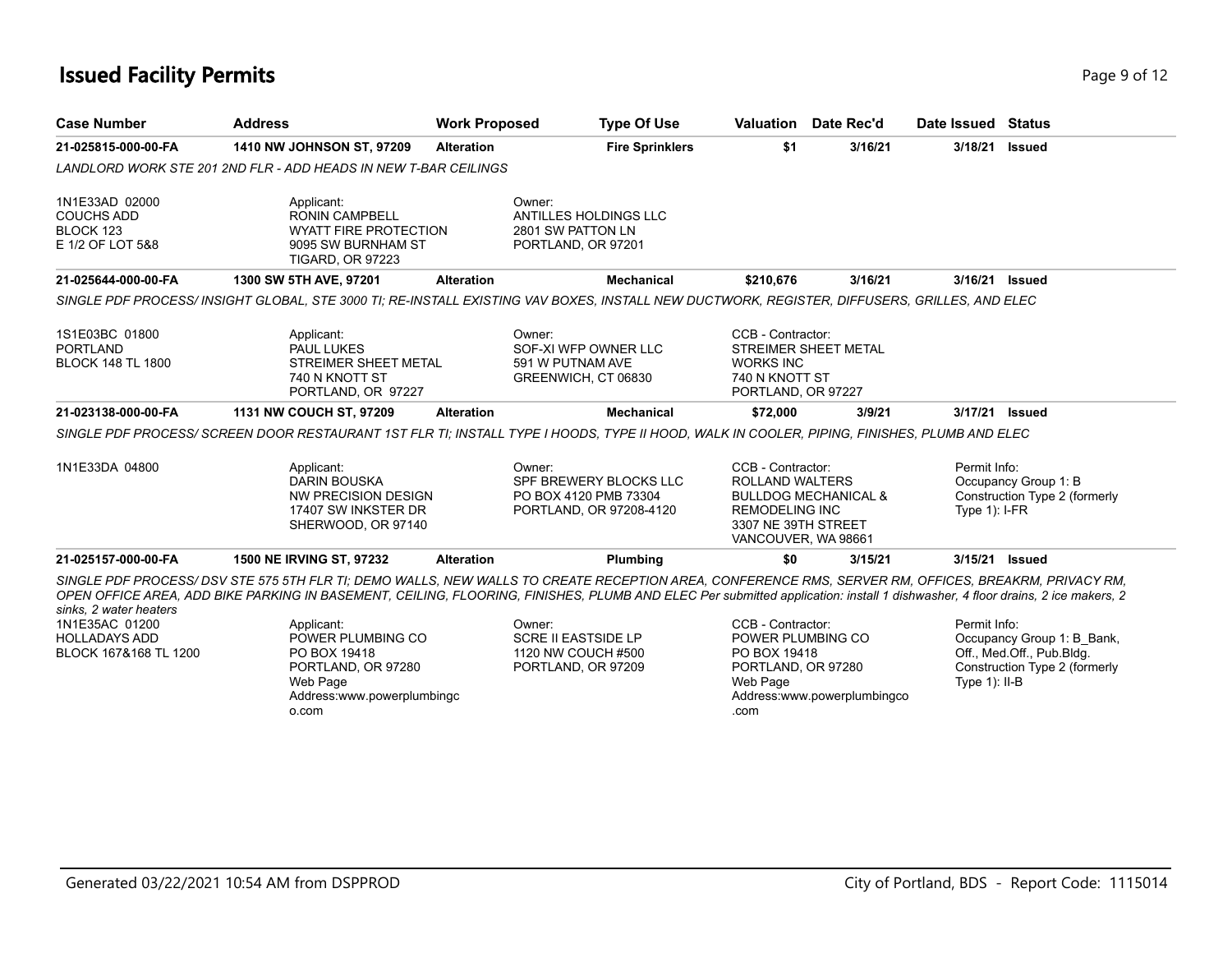# **Issued Facility Permits** Page 10 of 12

|                                                                                                                                                              | <b>Address</b>                                                                                                                                                 | <b>Work Proposed</b>             | <b>Type Of Use</b>                                                                            | <b>Valuation</b> Date Rec'd                                                              |                             | Date Issued Status                            |                                                                                                                         |
|--------------------------------------------------------------------------------------------------------------------------------------------------------------|----------------------------------------------------------------------------------------------------------------------------------------------------------------|----------------------------------|-----------------------------------------------------------------------------------------------|------------------------------------------------------------------------------------------|-----------------------------|-----------------------------------------------|-------------------------------------------------------------------------------------------------------------------------|
| 21-025295-000-00-FA                                                                                                                                          | 1355 SE 10TH AVE, 97214                                                                                                                                        | <b>Alteration</b>                | Plumbing                                                                                      | \$0                                                                                      | 3/15/21                     | 3/15/21                                       | <b>Issued</b>                                                                                                           |
|                                                                                                                                                              | INSTALL ROOFTOP 60 FT IRRIGATION SUPPY PIPING                                                                                                                  |                                  |                                                                                               |                                                                                          |                             |                                               |                                                                                                                         |
| 1S1E02BD 06900<br>HAWTHORNE PK<br>BLOCK 210<br>LOT 1-8<br>LAND & IMPS SEE<br>R176870 (R366701631)                                                            | Applicant:<br>POWER PLUMBING CO<br>PO BOX 19418<br>PORTLAND, OR 97280<br>Web Page<br>Address:www.powerplumbingc                                                |                                  | Owner:<br>PREMIUM PROPERTY - CSNS<br>LLC.<br>1015 NW 11TH AVE #243<br>PORTLAND, OR 97209-3496 | CCB - Contractor:<br>POWER PLUMBING CO<br>PO BOX 19418<br>PORTLAND, OR 97280<br>Web Page | Address:www.powerplumbingco | Permit Info:<br>Mod.Hazard<br>Type $1$ ): V-B | Occupancy Group 1: F-<br>1 Industrial Plant - Factory,<br>Construction Type 2 (formerly                                 |
| FOR MACH & EQUIP                                                                                                                                             | o.com                                                                                                                                                          |                                  |                                                                                               | .com                                                                                     |                             |                                               |                                                                                                                         |
| 21-024767-000-00-FA                                                                                                                                          | 2801 N GANTENBEIN AVE,<br>97227                                                                                                                                | <b>Alteration</b>                | Plumbing                                                                                      | \$0                                                                                      | 3/12/21                     | 3/15/21                                       | Issued                                                                                                                  |
|                                                                                                                                                              | SINGLE PDF PROCESS/ RCH BASEMENT HVAC UPGRADE; INSTALL FAN COIL UNITS, WATER COOLED CONDENSER UNIT, HYDRONIC PUMP, GRILLES, PLUMB, AND ELEC                    |                                  |                                                                                               |                                                                                          |                             |                                               |                                                                                                                         |
| 1N1E27AC 00300<br>ABENDS ADD<br>BLOCK 3<br>INC PT VAC STS LOT 1-16                                                                                           | Applicant:<br>TOTAL MECHANICAL INC<br>4857 NW LAKE ROAD SUITE<br>300<br>CAMAS, WA 98607                                                                        |                                  | Owner:<br><b>EMANUEL HOSPITAL</b><br>1919 NW LOVEJOY ST<br>PORTLAND, OR 97209-1503            | CCB - Contractor:<br><b>TOTAL MECHANICAL INC</b><br>300<br>CAMAS, WA 98607               | 4857 NW LAKE ROAD SUITE     |                                               |                                                                                                                         |
| 19-229009-000-00-FA                                                                                                                                          | 3161 SW PAVILION LOOP - Unit Alteration                                                                                                                        |                                  | Plumbing                                                                                      | \$0                                                                                      | 9/18/19                     |                                               | 3/17/21 Under Inspection                                                                                                |
| F26/ OHSU TI BMNT-ROOF: BASEMENT - ROOF - REMOVE ELEVATOR AND CONSTRUCT TELECOM RMS: BSMT. 1ST. 4TH. 5TH - NEW ALCOVE: 2ND FL - NEW BREAK RM. 3RD FL - 2 NEW | <b>MNP, 97201</b>                                                                                                                                              |                                  |                                                                                               |                                                                                          |                             |                                               |                                                                                                                         |
|                                                                                                                                                              | BREAK RMS; NEW WALLS, FLOORING, CEILING, FINISHES, PLUM AND ELEC. Demo sink 3rd floor. New sinks 2nd, 3rd floors.<br>Applicant:<br>JH KELLY LLC<br>PO BOX 2038 |                                  |                                                                                               | CCB - Contractor:<br>JH KELLY LLC<br>PO BOX 2038                                         |                             |                                               |                                                                                                                         |
|                                                                                                                                                              | LONGVIEW, WA 98632<br>LONGVIEW WA 98632                                                                                                                        |                                  |                                                                                               | LONGVIEW, WA 98632<br>LONGVIEW WA 98632                                                  |                             |                                               |                                                                                                                         |
|                                                                                                                                                              |                                                                                                                                                                |                                  |                                                                                               |                                                                                          |                             |                                               |                                                                                                                         |
|                                                                                                                                                              |                                                                                                                                                                |                                  |                                                                                               |                                                                                          |                             |                                               |                                                                                                                         |
|                                                                                                                                                              | 7460 N OSWEGO AVE, 97203                                                                                                                                       | <b>Multiple Dwellings/Single</b> | <b>Existing</b>                                                                               | \$10,000                                                                                 | 5/7/20                      |                                               | 3/19/21 Issued                                                                                                          |
| 1S1E09 00500<br>Total # of FA Alteration permits issued: 42<br>Total # of Facility Permits issued: 42<br>20-140740-000-00-SD                                 | SITE IMPROVEMENTS TO INCLUDE GRADING, LANDSCAPING, CONC. PATH, CURB CUT AND UTILITIES                                                                          | <b>Lot Improvements</b>          | <b>Residential Site</b>                                                                       |                                                                                          |                             |                                               | Total valuation of FA Alteration permits issued: \$1,170,310<br>Total valuation of Facility Permits issued: \$1,170,310 |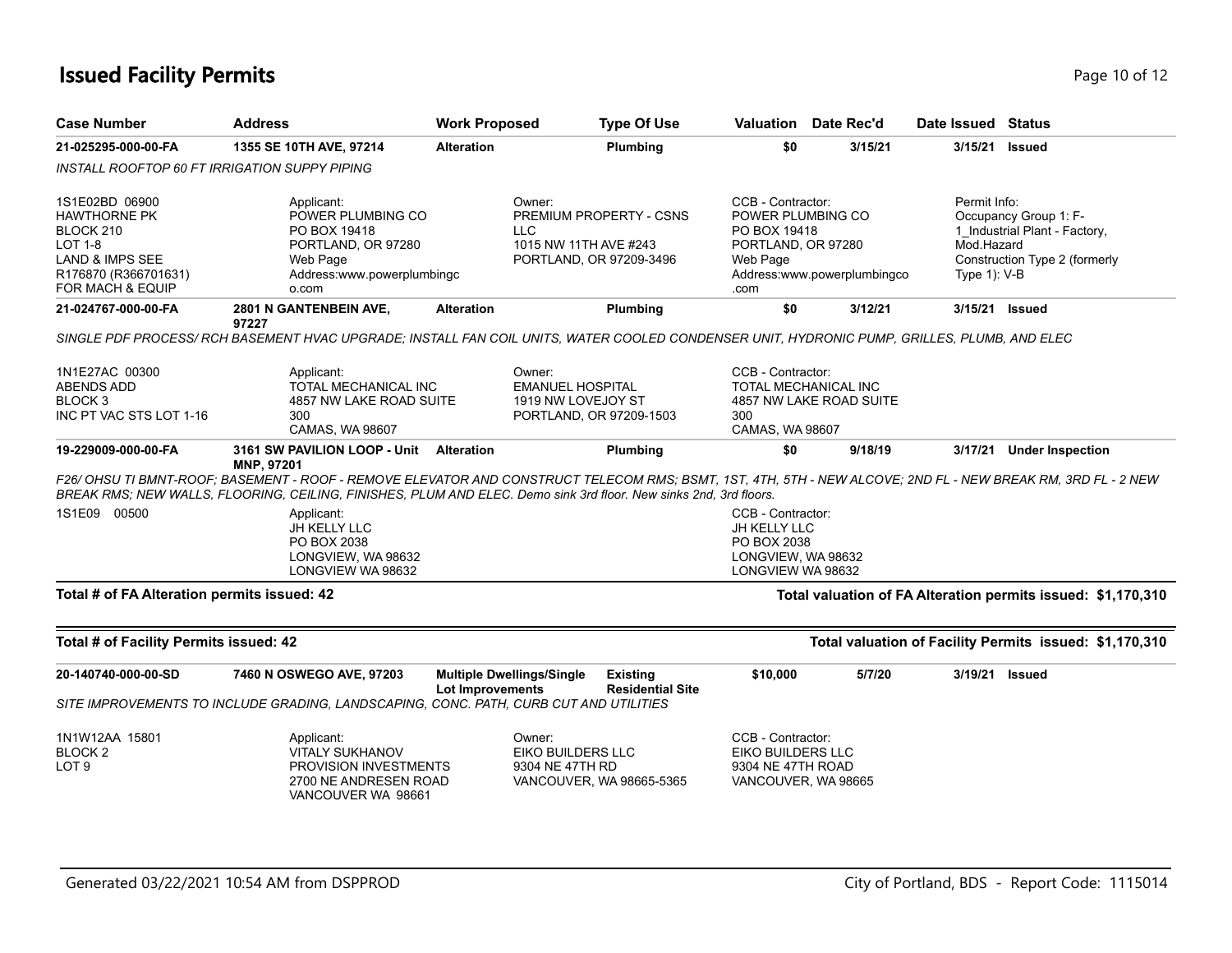## **Issued Site Development Permits Page 11 of 12** and the page 11 of 12

| <b>Case Number</b>                                                                            | <b>Address</b>                                                                                                                            | <b>Work Proposed</b>                                                           | <b>Type Of Use</b>                                | Valuation                                                                     | Date Rec'd              | Date Issued Status |                                                                                           |
|-----------------------------------------------------------------------------------------------|-------------------------------------------------------------------------------------------------------------------------------------------|--------------------------------------------------------------------------------|---------------------------------------------------|-------------------------------------------------------------------------------|-------------------------|--------------------|-------------------------------------------------------------------------------------------|
| 20-140937-REV-02-SD                                                                           | 2625 SE 13TH AVE, 97202                                                                                                                   | <b>Multiple Dwellings/Single</b><br>Lot Improvements                           | <b>Existing</b><br><b>Residential Site</b>        | \$0                                                                           | 12/28/20                | 3/18/21            | <b>Issued</b>                                                                             |
|                                                                                               | SINGLE PDF - REVISION TO REMOVE TRASH ENCLOSURE FROM BEING ATTACHED TO DETACHED                                                           |                                                                                |                                                   |                                                                               |                         |                    |                                                                                           |
| 1S1E11BA 03100<br><b>TIBBETTS ADD</b><br>BLOCK 14<br>LOT <sub>6</sub>                         | Applicant:<br><b>RICHARD ADAMS</b><br><b>FASTER PERMITS</b><br>2000 SW 1ST AVENUE SUITE<br>420<br>PORTLAND, OR 97201                      | Owner:<br><b>WEST COAST</b><br>1697 19TH ST                                    | DEVELOPMENT GROUP INC<br>WEST LINN, OR 97068-4453 | CCB - Contractor:<br><b>WEST COAST</b><br>1697 19TH ST<br>WEST LINN, OR 97068 | DEVELOPMENT GROUP INC   |                    |                                                                                           |
| issued: 2                                                                                     | Total # of SD Multiple Dwellings/Single Lot Improvements permits                                                                          |                                                                                |                                                   |                                                                               |                         |                    | Total valuation of SD Multiple Dwellings/Single Lot Improvements permits issued: \$10,000 |
| Total # of Site Development Permits issued: 2                                                 |                                                                                                                                           |                                                                                |                                                   |                                                                               |                         |                    | Total valuation of Site Development Permits issued: \$10,000                              |
| 20-196723-000-00-ZP                                                                           | 7445 NE 33RD DR, 97211                                                                                                                    | <b>Commercial</b>                                                              | <b>LUR Condition</b><br>Compliance                | \$27,000                                                                      | 10/2/20                 | 3/17/21            | <b>Issued</b>                                                                             |
|                                                                                               | SINGLE PDF - ZONING PERMIT FOR ENVIRONMENTAL MITIGATION AND REMEDIATION PLANTINGS WITH TREE PROTECTION FENCING, PER 19-236974 LU.         |                                                                                |                                                   |                                                                               |                         |                    |                                                                                           |
| 1N1E13BA 05500<br>SUNDERLAND AC & PLAT<br>3<br>LOT 29 TL 5500                                 | Applicant:<br>MICHAEL MONICAL<br>MONICAL ENGINEERING<br><b>LLC</b><br>12061 SE MASA LANE<br>PORTLAND OR 97086                             | Owner:<br><b>NEAL ASHE</b><br>#345                                             | 10350 N VANCOUVER WAY<br>PORTLAND, OR 97217-7530  | CCB - Contractor:<br>NTA CONTRACTING INC<br>345<br>PORTLAND, OR 97217         | 10350 N VANCOUVER WAY   |                    |                                                                                           |
| 21-025756-000-00-ZP                                                                           | 3509 NE COLUMBIA BLVD,<br>97211                                                                                                           | <b>Commercial</b>                                                              | <b>LUR Condition</b><br><b>Compliance</b>         | \$100,000                                                                     | 3/16/21                 | 3/18/21            | <b>Issued</b>                                                                             |
|                                                                                               | PROLOGIS BROADMOOR - Remove trees to ensure compliance with the Migratory Bird Treaty Act prior to initiating construction                |                                                                                |                                                   |                                                                               |                         |                    |                                                                                           |
| 1N1E13A 01100<br>SECTION 13 1N 1E<br>TL 1100 37.75 ACRES<br>SPLIT MAP R315193<br>(R941121180) | Applicant:<br>John van Staveren<br>Pacific Habitat Services, Inc.<br>9450 SW Commerce Circle,<br>Ste 180<br>Wilsonville OR 97070          | Owner:<br><b>BLVD LLC</b><br>1800 WAZEE ST, STE 500<br><b>DENVER, CO 80202</b> | PROLOGIS NE COLUMBIA                              | CCB - Contractor:<br><b>TAPANI INC</b><br>PO BOX 1900                         | BATTLE GROUND, WA 98604 |                    |                                                                                           |
| 21-016664-000-00-ZP                                                                           | 6599 NW LEIF ERIKSON DR,                                                                                                                  | Commercial                                                                     | <b>LUR Condition</b>                              | \$800                                                                         | 3/16/21                 | 3/16/21            | <b>Issued</b>                                                                             |
|                                                                                               | 97229<br>SINGLE PDF - FINAL INSPECTION REQUIRED FOR MITIGATION PLANTINGS FOLLOWING 2-YEAR MAINTENANCE AND MONITORING PERIOD PER 17-169145 |                                                                                | Compliance                                        |                                                                               |                         |                    |                                                                                           |
| 1N1W14<br>00200                                                                               | Applicant:<br><b>MARC PETERS</b><br><b>BUREAU OF</b><br><b>ENVIRONMENTAL SERVICES</b><br>1120 SW 5TH AVE., RM 613<br>PORTLAND OR 97204    | Owner:<br>PORTLAND CITY OF<br>1120 SW 5TH AVE #1204                            | PORTLAND, OR 97204-1912                           |                                                                               |                         |                    |                                                                                           |